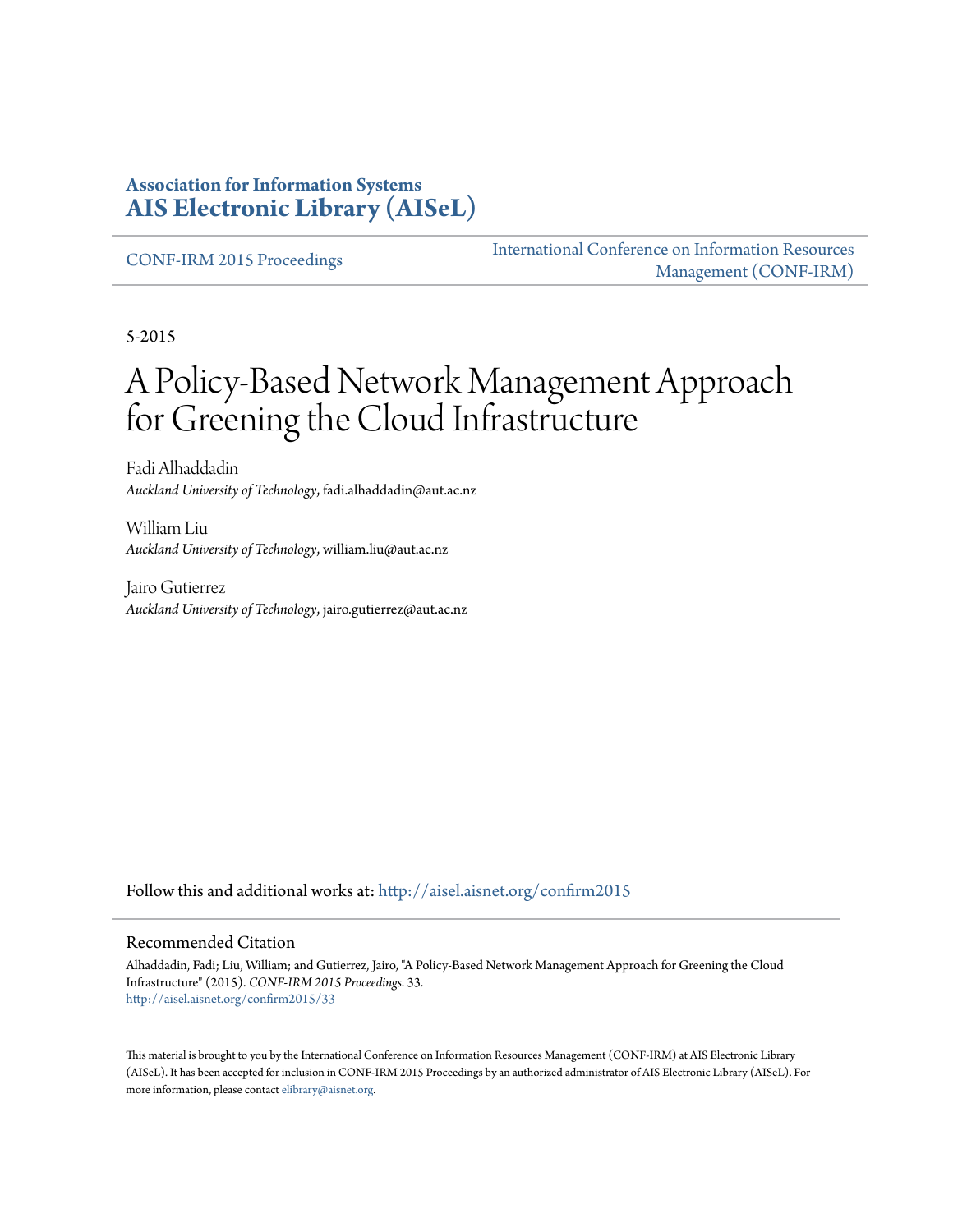## **P29. A Policy-Based Network Management Approach for Greening the Cloud Infrastructure**

Fadi Alhaddadin Auckland University of Technology [fadi.alhaddadin@aut.ac.nz](mailto:fadi.alhaddadin@aut.ac.nz)

William Liu Auckland University of Technology [william.liu@aut.ac.nz](mailto:william.liu@aut.ac.nz)

Jairo Gutierrez Auckland University of Technology [jairo.gutierrez@aut.ac.nz](mailto:jairo.gutierrez@aut.ac.nz)

#### *Abstract*

Cloud computing technology is gaining great popularity as a technological enabler for different types of organisations. It offers a great deal of benefits with respect to its pay-as-you-go elasticity and capability to scale. Due to the increasing demand for cloud-based solutions, many challenges have appeared and some of them are constraints to what the technology can potentially offer. Energy efficiency is considered one of the main challenges for cloud computing technologies. This research aims to investigate the power consumption issues in current cloud computing implementations. It also proposes a new concept to find out potential trade-off solutions between energy efficiency and performance using a policy-based network management approach.

#### *Keywords*

Power Efficiency, Policy-Based Network Management, Energy Efficient Cloud Computing

### **1. Introduction**

The term "cloud computing" refers to the provision of a computing-as-a-service model in which computing resources are made available as a utility service (Mell and Grance, 2011). It is an illusion of availability of resources as demanded by the user; resources such as CPU, memory, and I/O (Mishra et al. 2012). Cloud Computing can be classified as a new paradigm for the dynamic provisioning of computing services supported by state-of-the-art data centers that usually employ virtual machine technologies for consolidation and environment isolation purposes (Barham et al. 2003). With the continuous development and advancement in the information technology field, cloud computing has become one of the most promising technologies in recent years due to the great opportunities that it can potentially offer. Cloud computing today provides infrastructure, platform, and software as services that are made available to consumers in a pay-as-you-go model. Cloud computing is a technology which builds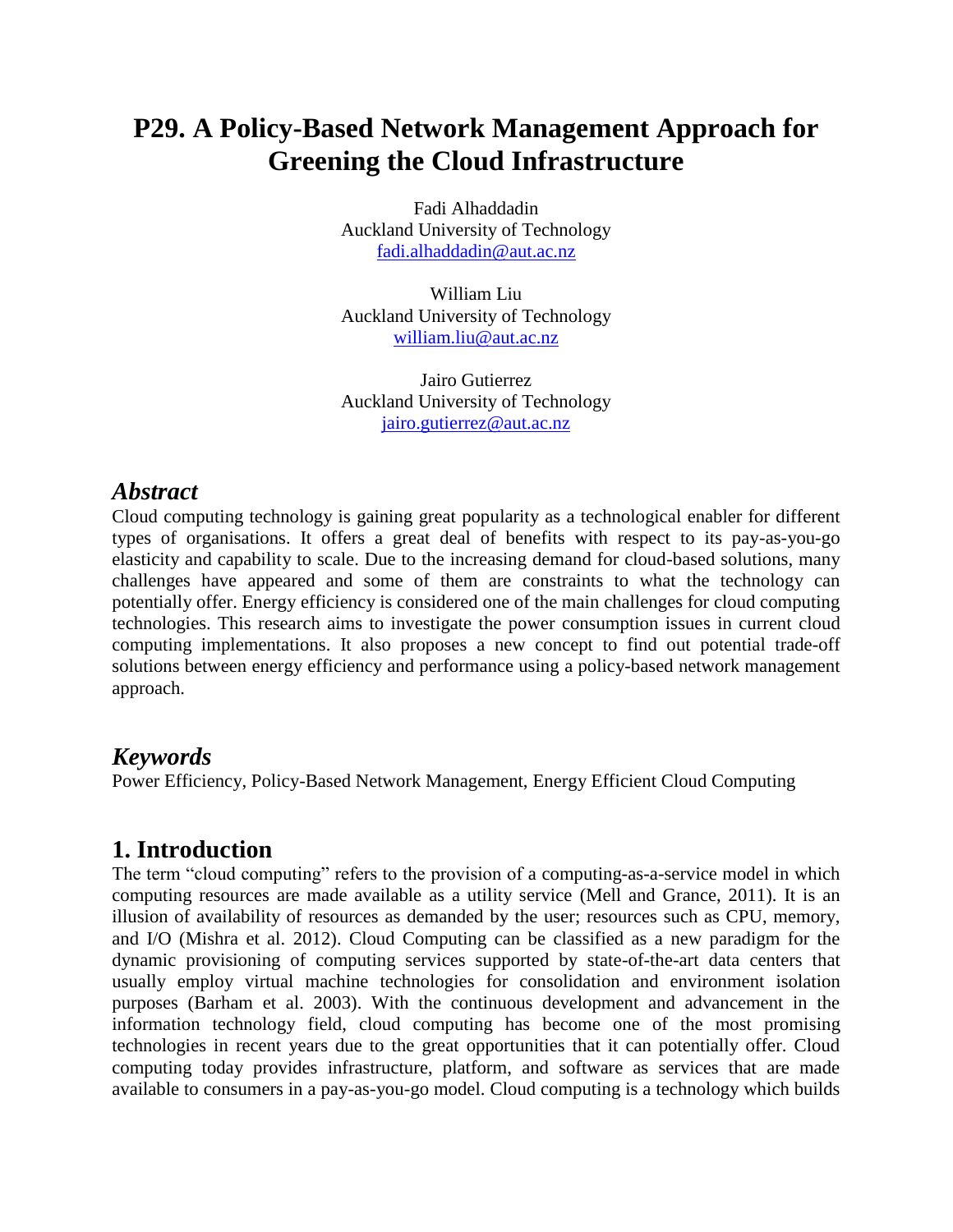on decades of research in virtualization, distributed computing, utility computing, and more recently networking, web and software services (Vouk, 2008). The significant value that cloud technology offers to enterprises is twofold. Firstly, the relief from the necessity in setting up basic hardware and software infrastructure, allowing organizations to concentrate on innovation and creating business value for their services and/or products. Secondly, it cuts down the cost of the computing infrastructure as developers with innovative ideas for new internet services, using cloud technology, no longer require large capital outlays in hardware to deploy their services or labor expenses to operate them (Armbrust et al. 2010).

In order to obtain the best of cloud computing technology, it is essential that cloud service providers ensure flexibility in their service delivery to meet various consumer requirements, while keeping the customer isolated from the underlying infrastructure. However, until recently, the performance of the cloud has been the major concern in data center deployment and the fulfillment of such demand has been accomplished without much consideration to the energy consumption issue. A typical data center, consisting of 1000 racks, requires 10 Megawatts of power to operate (Rivoire et al. 2007). These levels of power consumption are significant and bound to grow as the adoption of cloud computing increases. Jonathan Koomey, in his PhD research, found that global datacenters in 2010 were responsible for 1.1% to 1.5% of the total power consumed in the world (Koomey, 2011). Greenpeace estimates that cloud computer sites could consume up to 622.6 billion KWh (Kilowatts per hour) of power (Greenpeace, 2010). On the other hand, Gartner in 2007 estimated that the Information and Communication Technologies (ICT) industry generates approximately 2% of the total global  $CO<sup>2</sup>$  emissions which is equal to what the aviation industry consumes (Rivoire et al. 2007). Thus, electricity consumption and carbon emission by cloud infrastructures have become a key environmental concern that needs to be addressed. This research aims to achieve the necessary balance between energy efficient cloud-based solutions and their performance using the Policy-Based Network Management (PBNM) approach. The main objective of the research is to express, deploy, and enforce power consumption policies into the cloud, and to develop a system that is able to handle policy conflicts within the context of policy-based network management.

The remaining of the paper is organized as follows: section 2 presents related work. Section 3 demonstrates the proposed approach toward overcoming the issue of power consumption in cloud computing. Section 4 discusses the simulation study and the results achieved using the proposed approach and algorithms. Finally, section 5 concludes the paper.

### **2. Related work**

Energy consumption is considered one of the most challenging issues in the field of cloud computing. The increasing demand on cloud computing infrastructures and services has become a major environmental issue due to the amount of power it requires (Kuribayashi, 2012). Some research has been conducted into the use of cloud computing for three different services such as storage services, software services, and processing services in public and private systems. The results showed that cloud computing is not always the greenest option in terms of power consumption (Zyga, 2010).

Recently (in 2012) research conducted by Shin-ichi Kuribayashi on cloud computing has identified a need for collaboration among servers, communication networks, and power networks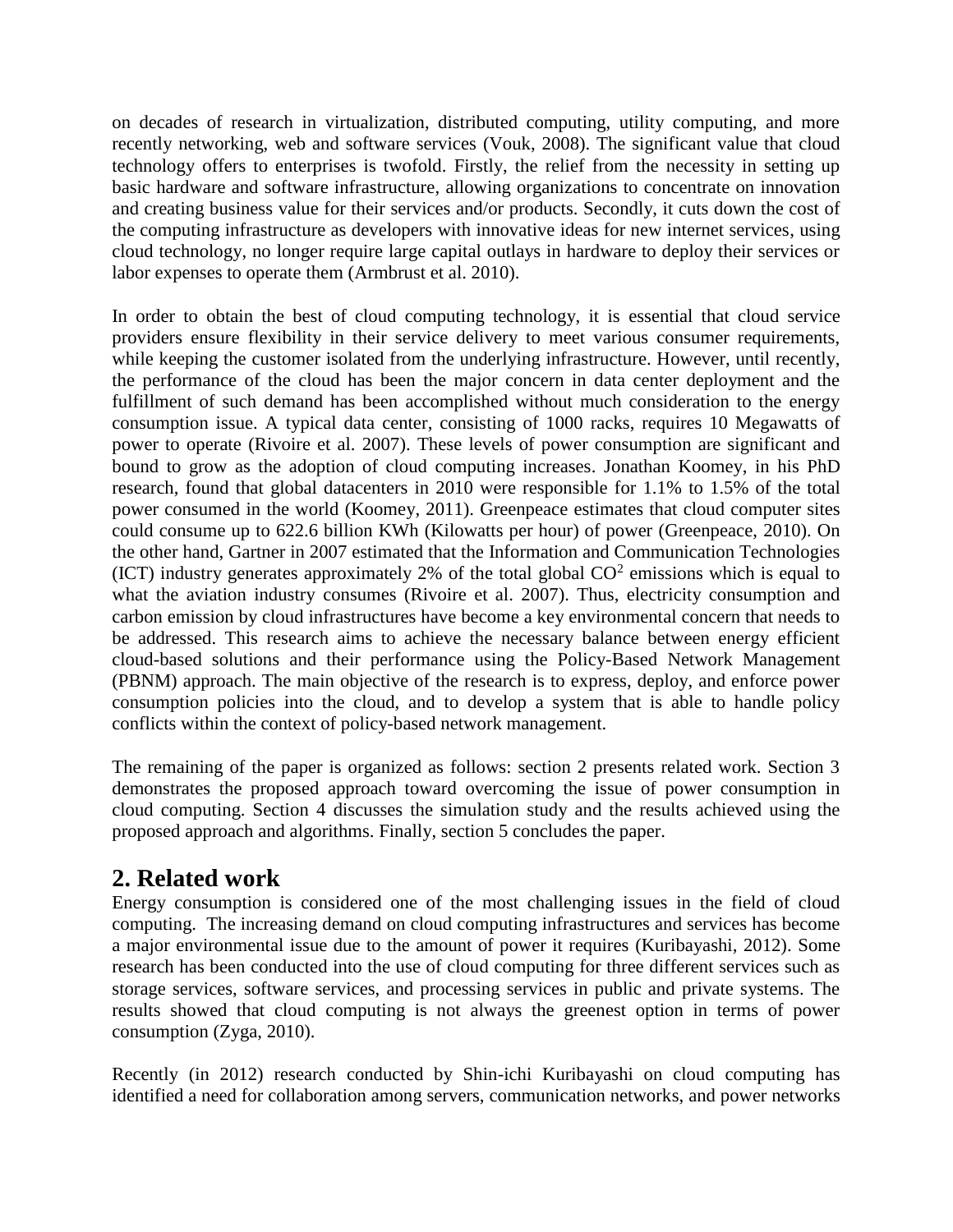in order to reduce the total power consumption by the entire ICT equipment in a cloud computing environment (Kuribayashi, 2012). In order to achieve a stable collaboration among servers, communication networks, and power networks, it is important to draw and employ a steady and satisfactory management scheme which assures the required collaboration within the network.

In 2005, Agrawal, Lee, and Lobo from the IBM T. J. Watson Research Centre conducted a study which provided an overview of how the Policy Management for Automation Computing (PMAC) platform works and manages a networked system. They demonstrated the concept of a policy-driven management model used on networked systems. The outcome of the study revealed the ability of policy-based network management in reducing the burden on the human administrator in such networks by providing systematic means to create, modify, distribute, and enforce policies for managed resources (Agrawal et al, 2005). The building of a robust policybased management framework seemed essential to achieve the PMAC goals. In 2002, Verma conducted research on the Policy-Based Management System and its usability for network administration purposes (Verma 2002). Verma's study aimed to demonstrate how network administration can be simplified using a policy-based management system. It also intended to express the main framework-related issues encountered and those that need to be considered when developing policy-based management systems such as the policy conflict issue. The policy conflict issue occurs when two or more policies are due to be enforced at simultaneously due to satisfactory conditions for both of them at the same time.

Policy-based network management principles have also been used to promote new ways of pricing network services (Gutierrez, 2008; Beltran, Gutierrez and Melus, 2010; Ray and Gutierrez, 2014). Policies allowed network providers to offer dynamic pricing based on the network context and customers had the advantage of using services without having a contract with the ad-hoc provider.

## **3. Proposed approach**

In response to the issue of power consumption in cloud computing environments, this paper presents an algorithm that employs the consolidation approach described in (Mishra et al. 2012) along with the policy-based network management approach using dynamic provisioning and virtual machine migration techniques. The main goal of the consolidation, in this approach, is to reduce the total number of servers and/or locations that a particular data center requires at a particular time. The advent of virtualization allows consolidation of multiple applications into virtual containers hosted on a single or multiple physical servers (Padala et al. 2007). Server consolidation contributes towards avoiding the problem of server sprawl. Server sprawl refers to the situation when under-utilized servers use more resources that can be justified by their workload (Spellmann,2003). In cloud computing, the key concept that enables consolidation is the mechanism of virtual machine migration. Virtual machines can be migrated from lightly loaded hosts to other capable ones in a datacenter, which enables the freed up hosts to be switched off to save power and decrease the power consumed within the datacenter. More details on virtual machine migration can be found in (Clark et al. 2005). Figure (1) below illustrates the consolidation to three servers within a data center when two servers out of three have been switched off.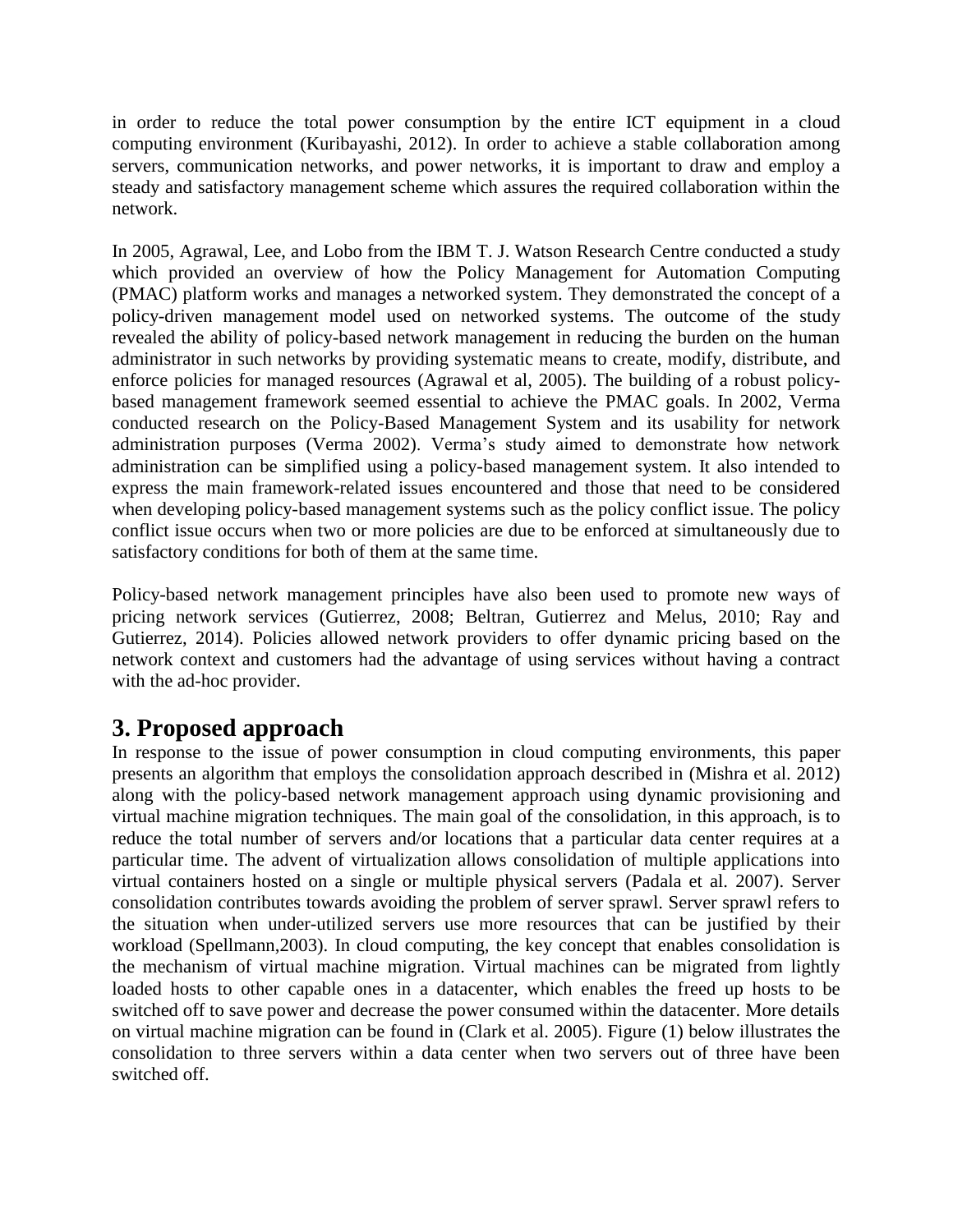

**Figure 1:** Consolidation Concept

However, applying the consolidation approach using virtual machine migration can pose issues and challenges in terms of quality of service (QoS). Maintaining the quality of service is one of the major challenges encountered when deciding to minimize energy consumption in any cloudbased system. In the consolidation approach, achieving the required balance between the energy consumption and the quality of service requires an accurate virtual migration process management. This management involves two major stages: the selection of the virtual machine that has to migrate and the allocation process of it on the destination host. The following section presents a description of the simulation trials and results obtained towards improving the tradeoffs between power consumption and quality of service. As mentioned earlier in the paper, achieving efficiency in power consumption in a cloud-based system using the consolidation approach requires employing accurate optimization and management techniques for virtual machine migration. To that end, we propose two optimization algorithms to be simulated and compared further in our simulation stage to find out which algorithm produces a better trade-off between power efficiency and QoS.

#### **3.1 Minimum Migration Time (MMT)**

MMT (Minimum Migration Time) is a virtual machine selection policy. The MMT policy works by listing all virtual machines and sorting them according to the time they require to complete their migration. The virtual machine requiring the least time to migrate gets selected for migration. The time consumed in the migration process equals the amount of memory of the Virtual machine divided by the bandwidth of the host (Beloglazov and Buyya, 2011). The pseudo-code for the MMT policy is presented in Figure 2 below.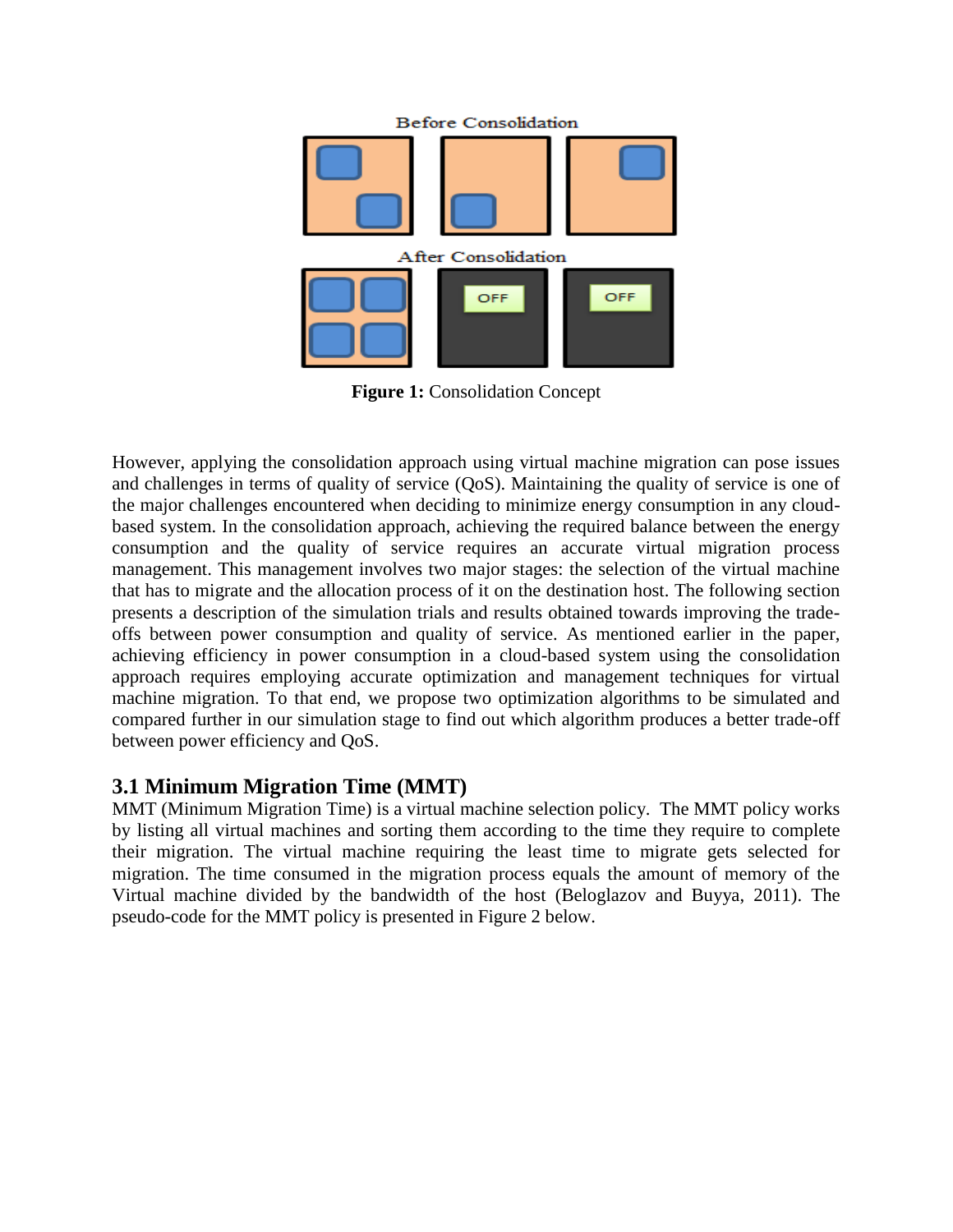```
double minMetric = Double.MAX VALUE;
for (Vm vm : migratableVms)
       if (vm.isInMigration())
       ₹
       continue;
       Y
       double metric = vm.getRam();
       if (metric \langle minMetric)
       ſ
              minMetric = metric;vmToMigrate = \nu m;ł
       return vmToMigrate;
```
**Figure 2:** MMT Policy

The first step a MMT algorithm takes in its operation is listing virtual machines which are eligible for migration. Once the list of virtual machines is prepared, it looks for all virtual machines that are eligible for migration. Once all virtual machines are listed for migration, it looks for the virtual machine which requires the least time to complete their migration process and selects it for migration to another host. The process of finding the virtual machine that requires the least time to complete their migration process happens by comparing the time a virtual machine requires for migration against a certain value referred to in the pseudo-code as (MAX\_VALUE).

#### **3.2 Minimum Utilization VM selection (MU)**

MU (Minimum Utilization) is another selection policy. The MU policy works by listing down all virtual machines and categorizing them according to their CPU utilization. The algorithm uses a certain value referred to as MAX\_VALUE in the pseudo-code to compare the CPU utilization of virtual machine against it. The virtual machine with the least utilized CPU is the most eligible for migration. The pseudo-code for the MU policy is presented in Figure 3.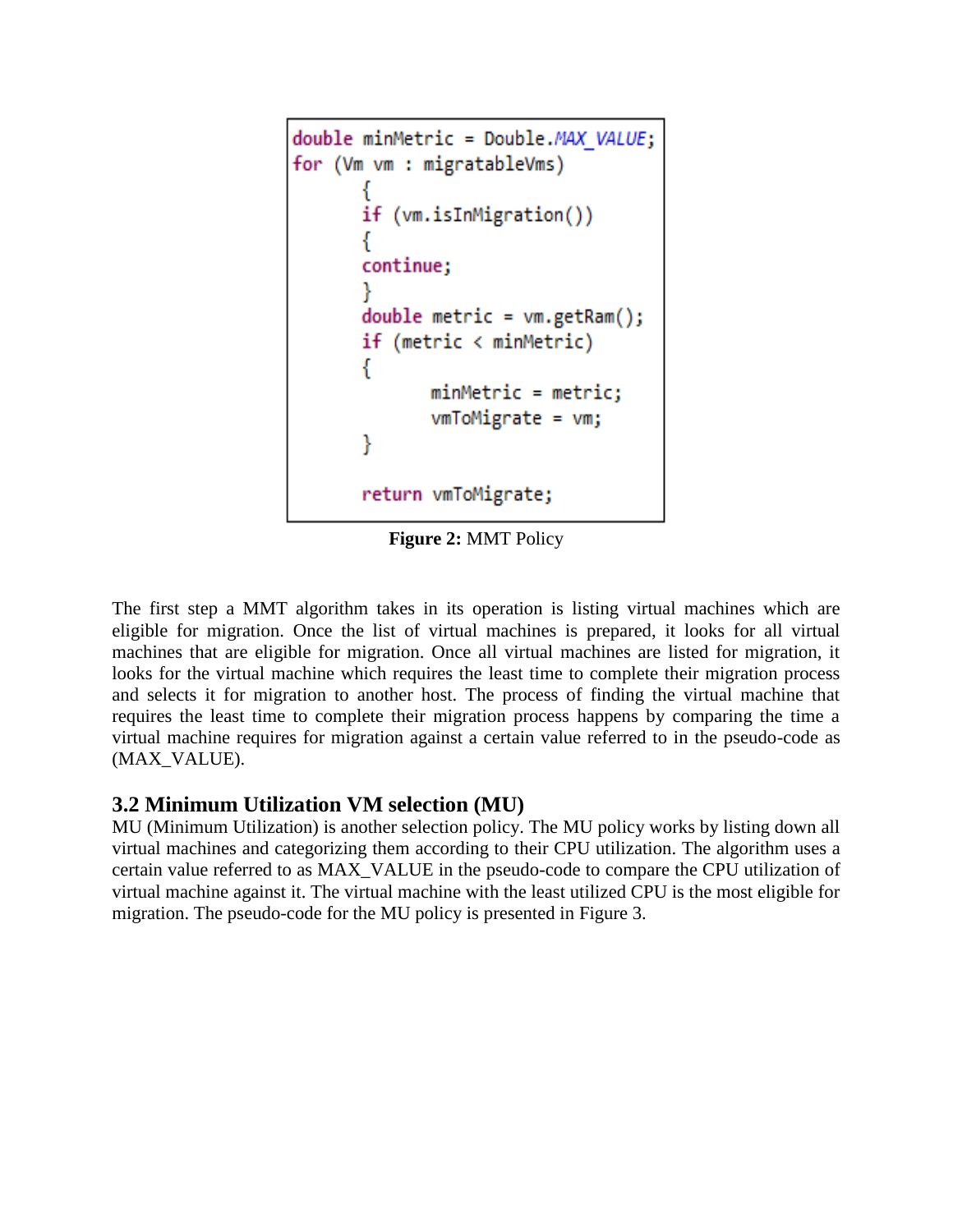```
public Vm getVmToMigrate(PowerHost host) {
      List<PowerVm> migratableVms =
getMigratableVms(host);
      if (migratableVms.isEmpty())
      return null;
      Vm vmToMigrate = null;double minMetric = Double.MAX VALUE;
      for (Vm vm : migratableVms) {
             if (vm.isInMigration())
             ₹
             continue;
double metric = vm.getTotalUtilizationOfCpuMips
(CloudSim.clock())/ vm.getMips();
      if (metric < minmetric)minMetric = metric;vmToMigrate = \nu m;return vmToMigrate;
```
**Figure 3:** MU Policy

#### **3.3 Static Threshold Value**

In order to achieve the best trade-off between power efficiency and QoS that each of MMT and MU policies can offer, we find it useful to statically set the upper threshold value for algorithms to behave according to it. The Static Threshold Value (STV) plays a vital role in our approach as it helps finding the best adjustment for each of the policies towards the desired trade-off between power efficiency and QoS. The following section presents a description of our simulation trials and the results obtained towards improving the trade-off between power consumption and quality of service.

## **4. Simulation Studies**

To test the efficiency of the proposed approach in terms of power consumption and quality of service, our simulation involved running two types of algorithms in a similar network scenario: power-aware and non-power aware algorithms. In the first run of our simulation, a non-power aware policy (NPA) was run in which no virtual machine migration facility was enabled hence no consolidation took place and all physical nodes run on their maximum power capacity throughout the simulation time. The second run of our simulation involved running two different power-aware algorithms for the goal of consolidation: Minimum Migration Time algorithm (MMT) and Minimum Utilization algorithm (MU). Each algorithm was run along with STV in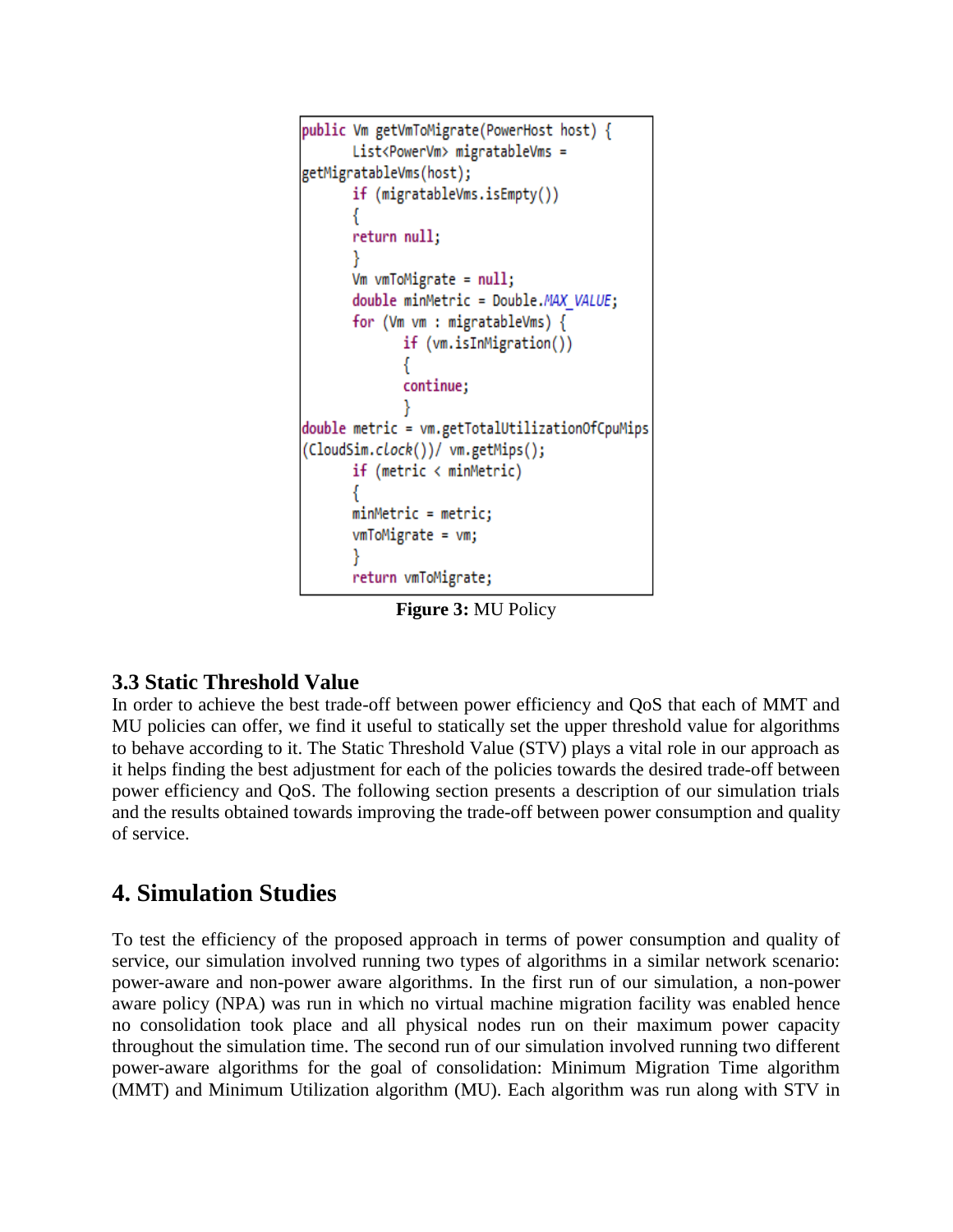order to find out the efficiency of each algorithm at different values of the upper threshold. The goal of running two different algorithms is to find out which algorithm can produce better tradeoff between power consumption minimization and fewer quality of service violations when consolidation is aimed for. Discovering the more power efficient algorithm required heterogeneous experimental trials. Results of each simulation trial were monitored and recorded.

#### **4.1 Simulation Settings**

The CloudSim simulator was the tool employed for this research. Information about CloudSim simulator is available in (Rodrigo et al. 2011). The CloudSim simulator was selected for this research due to the great amount of cloud system scenarios that it offers and the flexibility it provides for modifying and tuning its current algorithms. It is a Java-based software and modifying its algorithms and scenarios requires applying basic changes to the Java code. This has made it easier to focus more on forming different combinations of "virtual machine selection" and "virtual machine allocation" algorithms and tune them towards the best possible combination for balancing the power consumption and the quality of service.

Our simulation was conducted on a simulated datacenter comprising of 50 hosts and 50 virtual machines running on them. Each host in the datacenter is designed to have one CPU core with the performance equivalent to 1860 and 2660 MIPS, 3 GB of RAM, 1 GB of storage, and 1GB of bandwidth. 4 types of virtual machines were involved in the simulation. The size of each virtual machine is 2.5 GB. Each virtual machine requires one CPU core with 2500, 2000, 1000 or 500MIPS, 870, 1740, 1740, 613 of RAM. Each virtual machine runs applications with variable workloads and they are modeled to generate CPU utilization according to uniformly distributed random workload variables provided by the CloudSim package. The initial distribution of virtual machines on hosts within the datacenter was configured according to the requested characteristics assuming full CPU utilization. Each experiment was run for 86400 seconds (24 hours). The simulation for the selected algorithms was run 9 times with 9 different tunes (Static Threshold values) to find out the best adjustments of these algorithms towards the best balance between energy consumption and quality of service.

#### **4.2 Simulation Results and Analysis**

For our benchmark experimental results, in the first simulation run when the non-power aware simulation policy was applied, no power-aware optimization policies were employed hence all hosts in the datacenter were run at the full capacity of their CPUs consuming the maximum amount of power throughout the simulation time. Therefore, the power consumed was very high and reached up to 150 Kwh and remained at the same level throughout the simulation time. However, the quality of service obtained from the NPA policy was very high as no violation to the Service Level Agreement (SLA) occurred. The reason behind the total absence of SLA violations when using the NPA policy can be explained by the lack of hosts' shutdowns in the datacenter as there was no need for VM migrations. Figure 4 presents the results obtained when the NPA policy was run.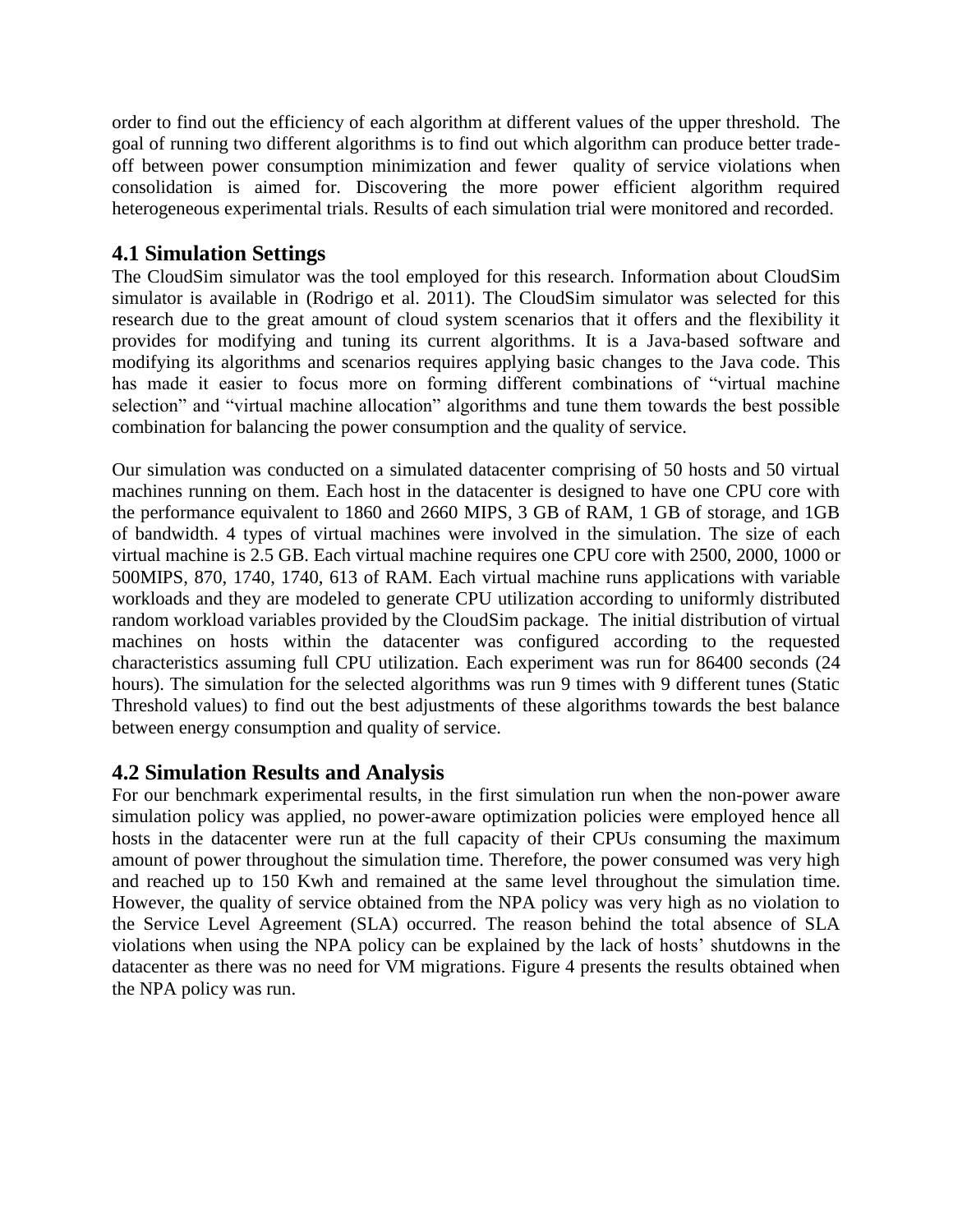

**Figure 4:** NPA simulation results

In the second run, when two optimization algorithms MMT and MU were employed in two separate simulations, a great improvement was noticed in terms of power efficiency due to the consolidation processes for both algorithms. Figure 5 shows the power consumption for both algorithms in 9 runs with 9 different static threshold values.



From Figure 5, it is easy to notice that the MU algorithm brings more power sufficiency than the MMT algorithm. This indicates that more consolidation processes happen due to MU than in the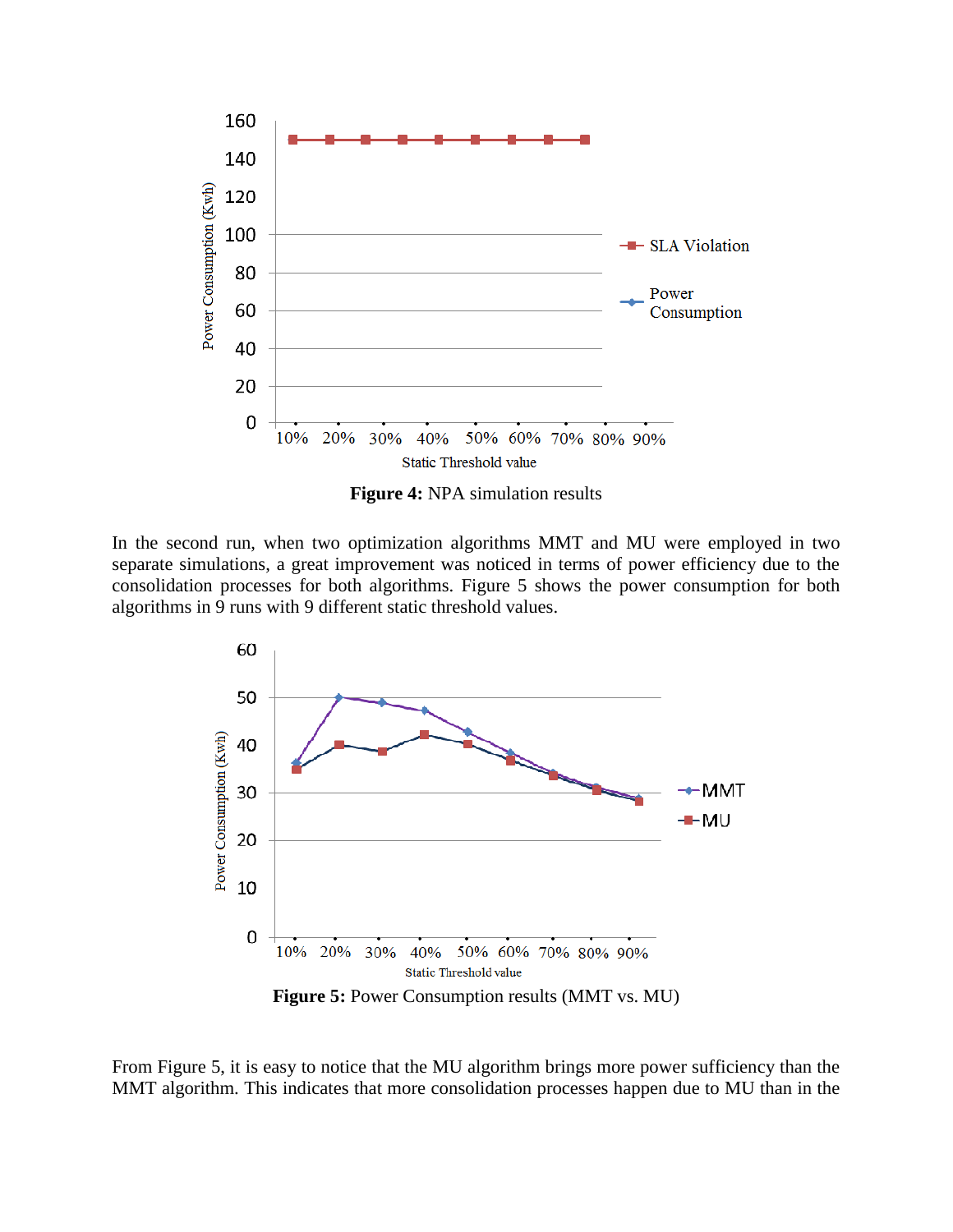MMT case. Also, the strong relationship between the Static Threshold values and the amount of power consumed is noticeable. In both algorithms, the amount of power consumed decreases with the increase in the static threshold value. However, it is also important to find out what is the effect of the consolidation processes on the QoS provided by both algorithms in order to compare the total sufficiency of both algorithms in terms of the trade-off between power efficiency and quality of service. Figure 6 presents the results of Service Level Agreement violations due to the consolidation processes in both algorithms MMT and MU.



From figure 6, the violation (%) to the SLA caused by MU algorithm is very high in comparison to MMT. For both algorithms, the relationship type between the SLA violation and the Threshold value seems to change after exceeding the value "40%" to become a strong proportional relationship. It is also noticed that both algorithms, after the threshold value "40%", become more prone to violate their SLA and both algorithms appear in their best level regarding SLA at the threshold value "40%". However, by comparing both graphs for power consumption and SLA violations, it is noticed that the best trade-off between power efficiency and QoS is achieved at threshold value "50%" for both algorithms and the MMT algorithm provided better overall results than MU.

#### **5. Conclusions and Future Work**

This work contributes to advancing the cloud computing infrastructure field in two different aspects. Primarily, it significantly contributes toward the reduction of power consumption in cloud-based infrastructure by proposing feasible trade-offs between power consumption and performance. Secondly, two policies have been explored, studied, and evaluated in order to investigate their abilities to contribute towards power consumption reduction with respect to the quality of service issue. This contributes to formulating more sophisticated policies to enrich and strengthen the managerial platforms for such infrastructures.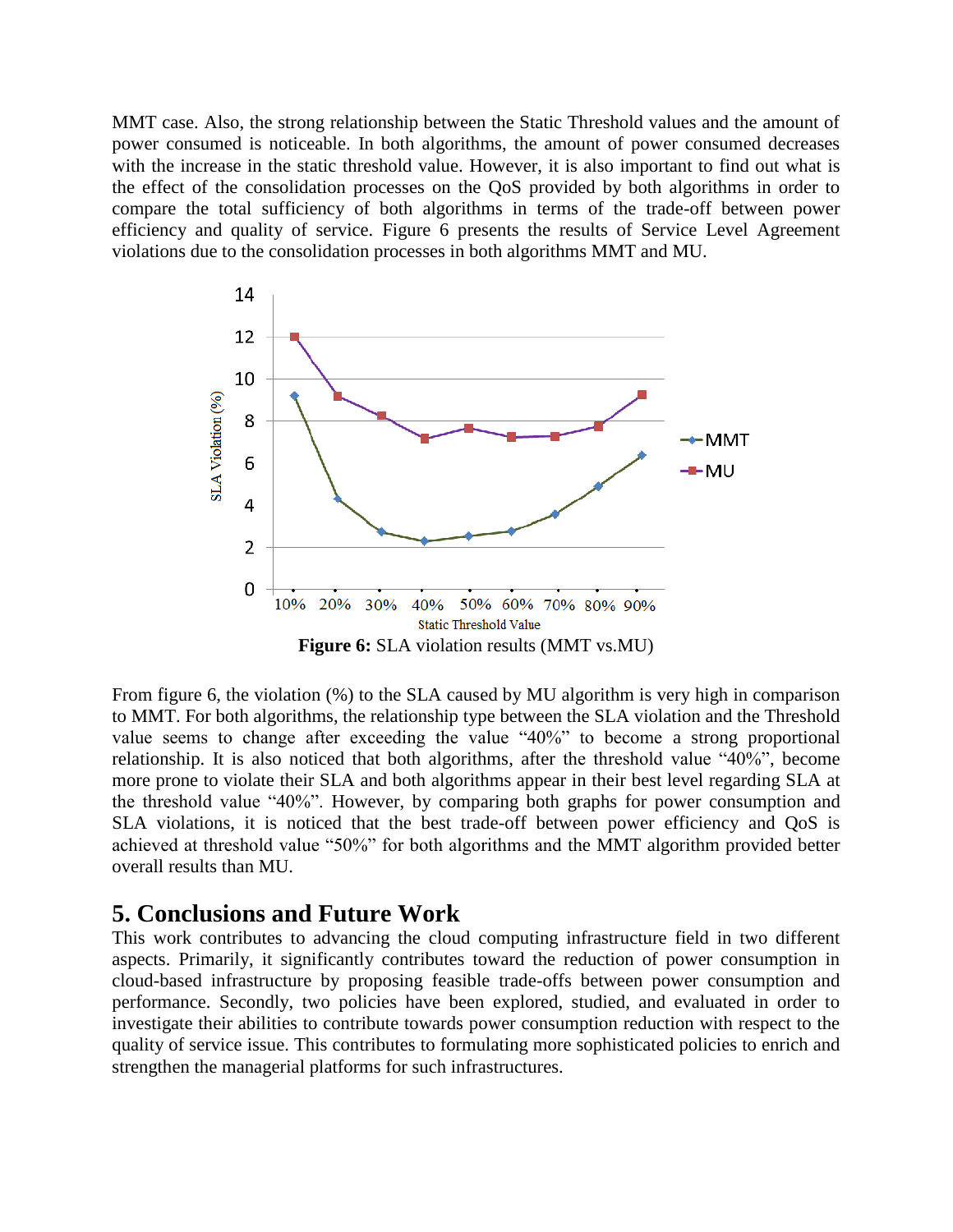We have proposed a consolidation approach for reducing the power consumed in cloud datacenters. Two virtual machines selection policies were studied and evaluated to find the more efficient one for such approach. The MMT policy with an optimal threshold value appeared to produce more efficient trade-off between power efficiency and QoS than MU algorithm. The proposed Static Threshold Value (STV) is a key contribution of this paper. Our simulation results have shown that the consolidation policies leads to more power-efficient cloud computing infrastructure in comparison to traditionally operated datacenter when no power-aware optimization techniques are employed. In our future work, we aim at advancing the current approaches to handle complex cases such as more dynamic demands and various QoS requirements by multiple users.

#### **References**

- Agrawal, D., Lee, K.-W., & Lobo, J. (2005). Policy-Based Management of Networked Computing Systems. *IEEE Communications Magazine*, 69-75.
- Armbrust, M., Fox, A., Griffith, R., Joseph, A. D., Katz, R., Konwinski, A., et al. (2010). A View of Cloud Computing . *communications of the ac m*, 50-58.
- Barham, P., Dragovic, B., Fraser, K., Hand, S., Harris, T., Ho, A., et al. (2003). Proceedings of the 19th ACM Symposium on Operating Systems PrinciplesXen and the Art of Virtualization. Bolton Landing.
- Beloglazov, A., & Buyya, R. (2011). Optimal online deterministic algorithms and adaptive heuristics forenergy and performance efficient dynamic consolidation of virtual machines in Cloud data centers. *Concurrency and Computation: Practice and Experience*, 1397–1420.
- Beltran, F., Gutierrez, J. and Melus, J. L., "Technology and market conditions towards a new competitive landscape in the wireless access market", IEEE Communications Magazine, Vol. 48, No. 6, 46-52, 2010
- Cisco. (2008). Managed Services: Taking Advantage of Managed Services in the High-End Enterprise. *2008 Cisco Systems*, 1-15.
- Clark, C., Fraser, K., Hand, S., & Hansen, J. G. (2005). Live Migration of Virtual Machines. *2nd Symposium on Networked Systems Design & Implementation*, 273-286.
- Gens, F. (2008, October 08). *IT Cloud Services Forecast*. Retrieved October 23, 2012, from IDC exchange :<http://blogs.idc.com/ie/?p=224>
- Greenpeace. (2010). *Cloud Computing and its Contribution to Climate Change .* Amsterdam: Greenpeace International .
- Gutierrez, J.A. "Policy-based Network Management as a platform for the pricing of ubiquitous network services", Proceedings of the 2008 IEEE International Conference on Intelligent Pervasive Computing (IPC 08), Sydney, Australia, December, 439-443, 2008
- Hadjiantonis, A. M., Charalambides, M., & Pavlou, G. (2007). A policy-based approach for managing ubiquitous networks in urban spaces . *IEEE Communications* , (pp. 2089-2096).
- Koomey, J. G. (2011). *A report by Analytics Press, completed at the request of The New York Times.* USA : Stanford University.